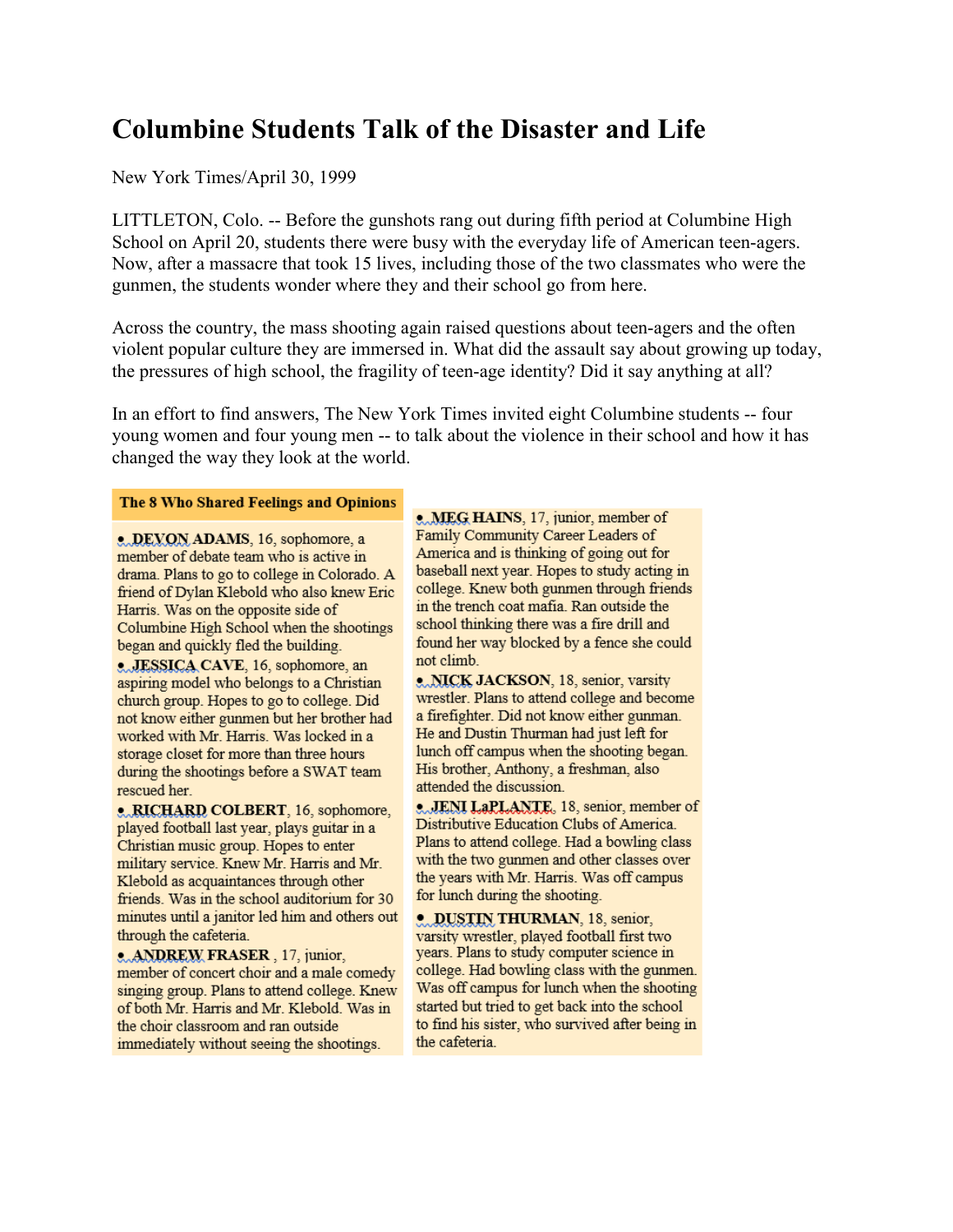Their nearly two-hour discussion touched on cliques, guns, race, music, video games and fashion -- and the nightmares that now keep some of them from sleeping. The main themes have been distilled from a transcript for this article.

**QUESTION** Tell us about the trench coat mafia.

**DEVON** Last year the trench coat mafia consisted of 15 to 20 people. They were a group of kids who maybe played Magic, that card game, and went out and smoked together. That's all it was. And, yes, they happened to wear black trench coats. They called themselves the trench coat mafia.

It fell apart because half those people graduated last year. You hear all this talk, about the trench coat mafia, whatever -- Dylan and Eric weren't even a part of that, first off. I just want everybody to know the trench coat mafia is just another name, just another way to place blame. Because those people who were in the trench coat mafia or whatever, aren't even part of it anymore.

**Q.** We've heard a lot about social cliques in Columbine. How powerful are they?

**DEVON** I don't think the cliques were really that intense. Lots and lots of people knew people from both groups. A lot of people are from both sides of the gun. I mean, they were friends with the trench coat mafia and then they were friends with the, you know, the jocks or whatever you want to call them.

**JENI** I don't think it was really cliques. It's more like groups of friends. I was talking a couple months back with the class president, Heather, and we were saying how much it's changed since eighth grade, where you had the distinct groups. Once you're a senior, you know, everyone is just -- we thought everyone was friends.

I guess we weren't, but -- It was more like groups of friends, not, you know, we don't talk to them and we're going to raise our noses at them.

**NICK** I think our school is such a great place. If you played a sport, or whatever you did, it was such a great place to go. And I don't think we should be remembered for what happened that day, but for how great we were. I want my brother to go to school there, wrestle there, and graduate from Columbine. It's just such a great school that it can't end in such a tragedy.

**Q.** How do sports affect social groupings?

**NICK** It wasn't like just the jocks hung out with the jocks, to me. I hung out with everybody. And I wasn't mean to people who didn't play a sport. I didn't think any less of somebody who didn't.

**Q.** Did some athletes?

**NICK** Yeah, there were some.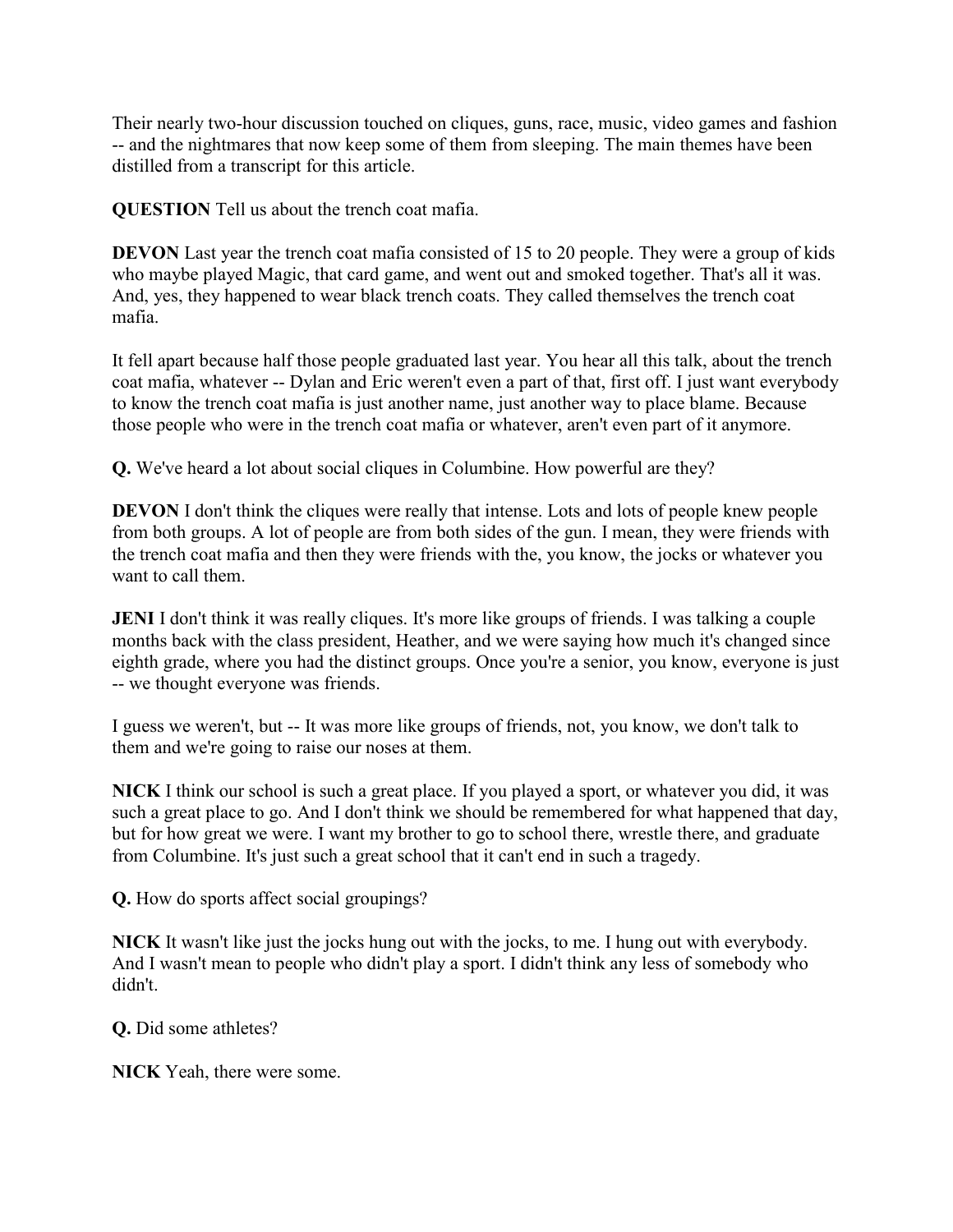**JENI** It was a lot worse last year.

**Q.** In what ways?

**JENI** Just with big jocks picking on little jocks, or big jocks picking on, you know, skaters.

**Q.** Who are you talking about? What groups?

**DUSTIN** Football players, mostly.

**Q.** Nick, you're a wrestler. What's it like to be an athlete at Columbine?

**NICK** On the day before a meet, we wear our warm-ups, and we wear them with pride. It just feels so good to walk around knowing that you're wearing a warm-up that says Columbine Rebels. It's just the impact of being a part of the school in whatever you do. It's a great thing.

**DUSTIN** I think you've got maybe a little more respect if you played sports, or people look at you differently.

**Q.** How do people treat athletes?

**DUSTIN** You don't ever get bad looks or anything.

**ANDREW** I think the other reason that they're sometimes treated with more respect is because there's a whole lot of school spirit at Columbine. People really stand up for their teams, and the athletes are the ones that actually perform the tasks and, you know, give the school some of its pride. They're the ones that give the school a sense of accomplishment.

**DEVON** I'm on the Columbine Forensics Team, speech and debate. We have some people who play football on our team, some people who are cheerleaders. But we have a problem with the athletes sometimes. At the prom assembly, when our national qualifiers went up and our state champion went up, there was booing. And I looked over and they were wearing football shirts.

It's really sad that that happens because I respect people who wrestle and play football, because I could never even do that.

It's so sad that academics are so low on our ranking, because it's something else to be proud of.

There needs to be school spirit for everything.

**DUSTIN** I just had a question. What are considered jocks? Because there are so many sports in our school.

**NICK** I think every time I hear somebody call somebody a jock, I think it's the same as them calling me, like, an [expletive] or something like that. Because every time somebody calls somebody a jock it's in that kind of tone. You know, it's like, hey jock.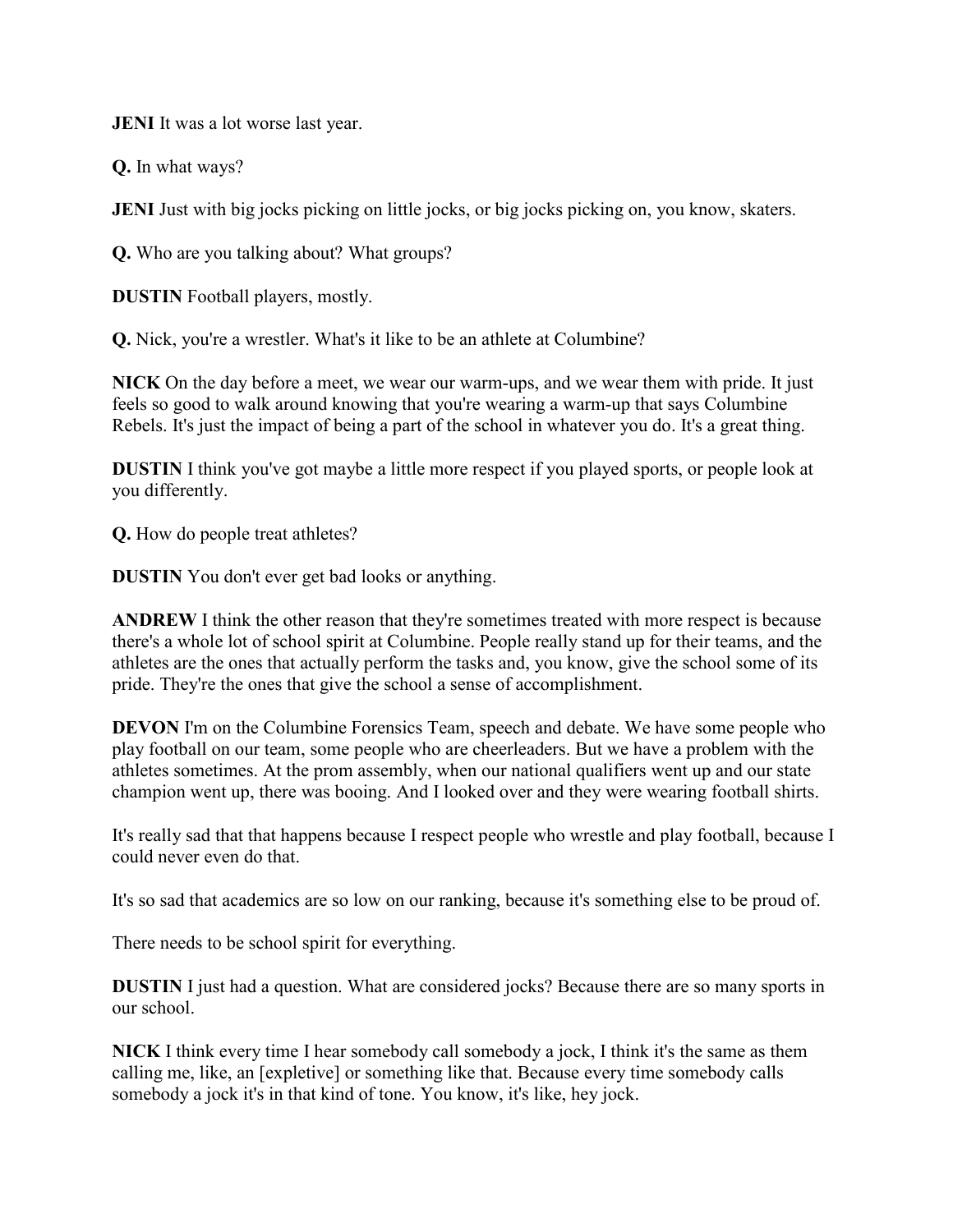**MEG** Jock is a kind of slang down term, like some people will call other people freaks because their hair is different.

**Q.** Where did Eric Harris and Dylan Klebold fit in?

**DEVON** Dylan Klebold was one of my best friends. And when I hung out with him, there was just something that happened. I mean, whether they were wearing jeans and a T-shirt, or whether they were wearing their black trench coats, people would give them looks. Just like, "You don't belong here, would you leave?"

Let's block out last week when I say this -- they hadn't done anything physically wrong to people. I mean, they dressed different. So? They wore black. So what? It's just, they were hated and so they felt they hated back. They hated back.

**MEG** They'd call them freaks, weirdos, faggots. It was just stupid name calling, acting like little children. It's like my cousins come home, they're only 2 and 3, and they come home and start calling me names, calling each other names like butt-head and all these other things. They probably couldn't handle it.

**DEVON** People called them fags. People thought they were gay. And that's not right. I mean, even if they were -- and which, they're not -- it's not right to say that.

**DUSTIN** When they call them fag, I think it's a slang term for, like, loser. I don't think they really meant that. They were like nerds.

**ANDREW** I believe these guys could have been taunted pretty easily, because there are many different people in our school that do this. But I want to speak not as a jock or an athlete, but for them, in saying that these are not the only type of people who should be targeted. It's just natural at any high school that you're going to have different cliques.

I can see how these guys could have easily caught a lot of, not always physical abuse, but just verbal -- someone happening to walk by in the hall and saying, "Hey buddy, nice lipstick," just small things that I think really built up over time. But it wasn't just one group or person in particular.

**MEG** I have a friend, he doesn't dress like everybody else. He wears heavy metal band T-shirts, black shorts no matter what the weather, and a black hat, and he has long hair. And friends who normally just come up to me and talk to me and are so nice to me -- when I'm around him, they give me looks. And people come up to me after I talk to him, they're like, "How can you talk to him? How can you even acknowledge his presence?' I'm like, "It's simple, he's nice."

That was the same with Eric and Dylan. I knew both of them. I went bowling with them occasionally. And they were extremely nice. They never showed any signs that they'd like to go off and hurt people.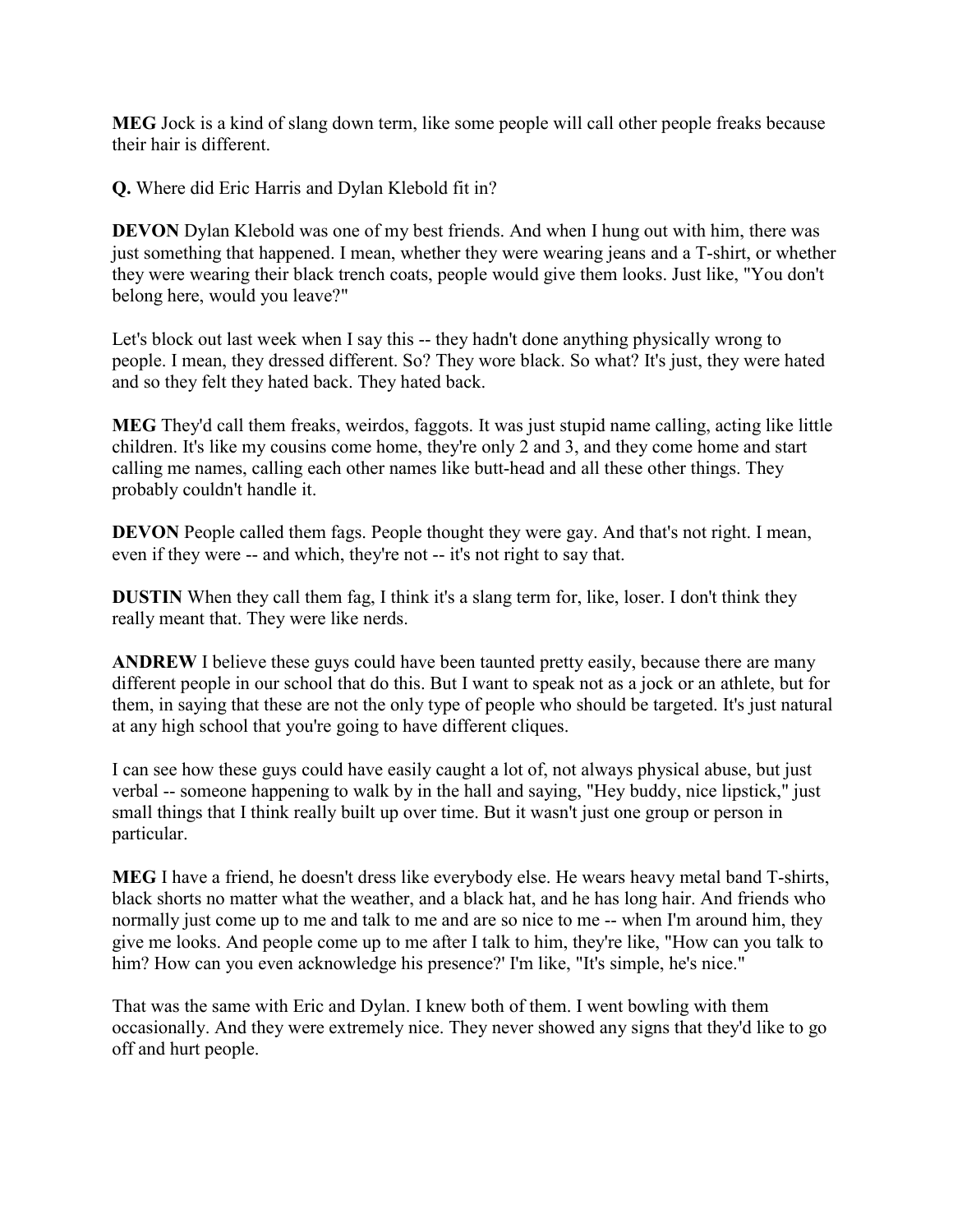**NICK** I don't think there's a lot of stereotyping. If I saw Eric walk by, I'd ignore him, I wouldn't go talk to him, because what would we talk about? We have no interests that are the same. I don't think he wants to go in the wrestling room and practice with me.

**DUSTIN** Everyone says we stereotype them. But I think they stereotype themselves, too. Because I had both in class with me, and they would not talk to anyone. They acted like they had no spirit at all.

**Q.** Adults are concerned about violent computer games and song lyrics. Is this a large part of teen-age life today?

**MEG** I've played the game Doom that they're saying Dylan and Eric constantly played. And I don't think it was that game. I'd go to school and there were people that would so royally piss me off, and I'd just go home and I'd sit on that game for hours, just taking out my stress on it. And the next day I'd be perfectly fine.

That's the way I get rid of my stress, instead of going out and really killing people. It saves a lot of time. I know this sounds weird, but some violent games are a therapy for kids.

**JESSICA** I think that works for some people. But for someone who gets teased and ridiculed and gets angry every day at people and then actually has things going through their mind like that -- I think Marilyn Manson and games like that do influence them. I think it builds up even more.

And they wore black. I'm not saying that's bad, or stupid, I'm just saying that it is a very depressing color that they wore every day. And that sort of reflects on their attitudes toward things.

**Q.** What's the appeal of Marilyn Manson?

**NICK** Insane. Drugs.

**JESSICA** Insanity, yeah. Craziness.

**DEVON** O.K., they listened to Marilyn Manson, but not like some people. They listened to him every once in a while. They listened to Nine Inch Nails. They listened to Rammstein.

They listened to Rammstein and Nine Inch Nails and KMFDM because of the beats. Because Dylan wanted to be a drummer. He didn't even know what they were saying in Rammstein. He doesn't speak German. He just liked the beat of the song. The same with Dr. Octagon, D.J. Spookie, all those techno bands. They've got these beats to them.

**JESSICA** They may have listened to them for the beats, but after someone listens to that crap over and over and over for the beats, they do hear the lyrics and it is in their subconscious.

**Q.** What do the guys here think?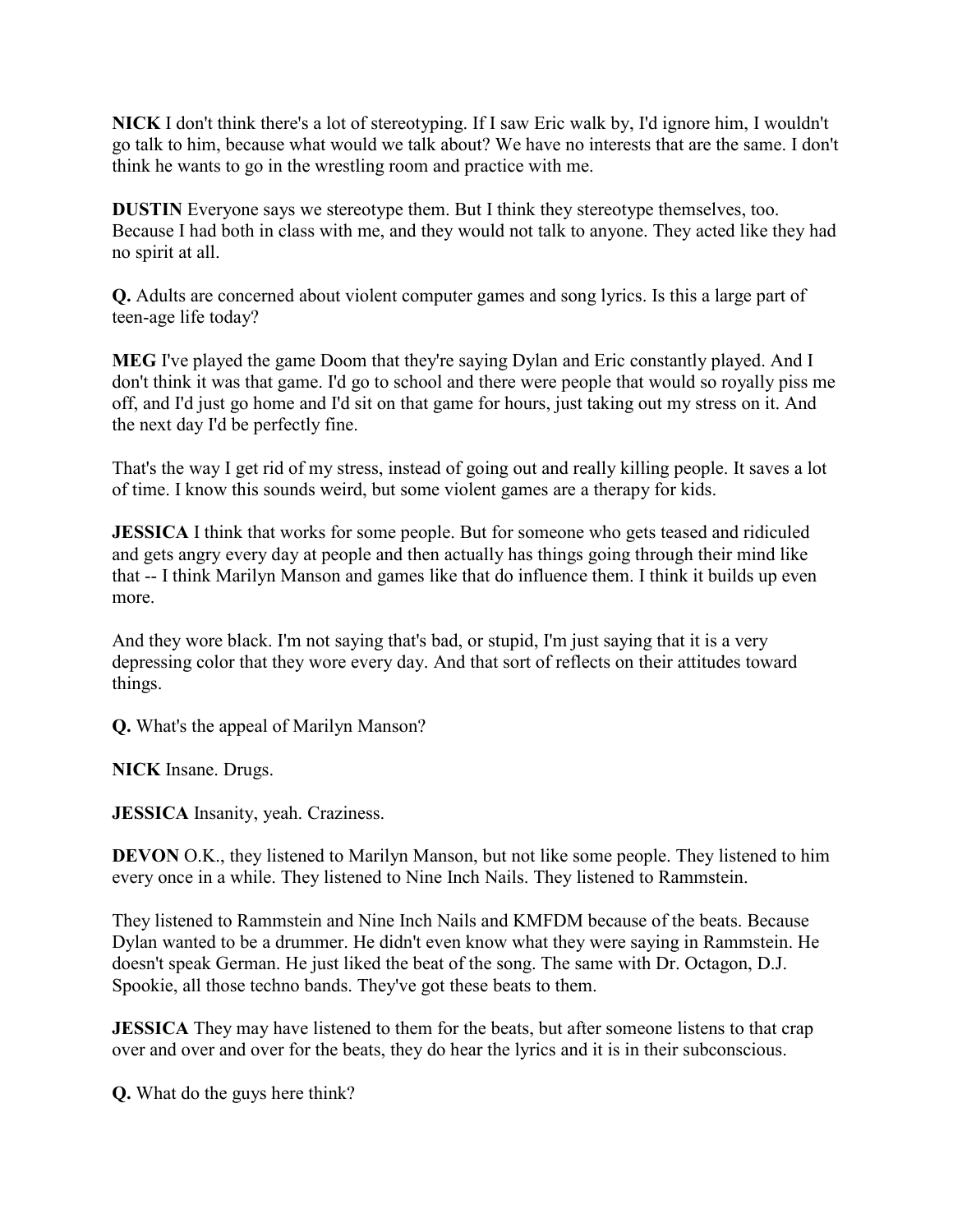**DUSTIN** I have most of those CD's that they're talking about. It doesn't bother me.

**Q.** Why do you like them?

**DUSTIN** I don't really agree with the words that they're saying. But when I'm listening to it I can turn it up real loud and get out aggression while I'm, like, driving. And, I like the beats, like you said. But it's not making me psycho listening.

**RICHARD** Everybody takes it differently, and you can make it into things that it's not. Like people blame music and video games and all these outside influences as scapegoats. And all the people on, like, "Dateline" that are doing this, they're like 50 years old. They don't know that stuff. They don't know what we're talking about.

**Q.** How do young people view guns?

**MEG** I am utterly afraid of guns. When I heard somebody had a gun, I was fine, but then I had to jump over the pit fence and I couldn't make it. My arms just went totally wobbly. And then I found out he was shooting people. I broke down into tears, a mass of tears. I couldn't find my best friend. And this was all over guns.

**DUSTIN** I have all my guns in my room in a case. I have bullets and everything.

**Q.** How many guns do you have?

**DUSTIN** How many? Probably six or seven. I could run around and start shooting people easily. But it's morals. You just know right from wrong. My parents have trained me with guns and everything and my sister.

**Q.** Does anyone else have guns in the house?

**ANDREW** We have guns at our house. A lot of times it's owned by the parents for protection. But I have a lot of friends who, like Dustin said, have literally an arsenal of shotguns and highpowered rifles at their house. But he's right, it is about morals and when they are used. About self-control.

**Q.** All of these shootings have occurred at white middle-class schools. What do you make of that?

**ANDREW** Nothing in particular. Columbine is definitely white. I would say of the around 2,000 kids, there are at most 200 black kids. I'm not sure if I'm right on that.

**GENERAL COMMENTS** Not that many. I think there's 20. I think there's like 6.

**ANDREW** But there was a lot of speculation when it first went off that it was actually black students that came into the school and that were shooting everyone else. Right immediately after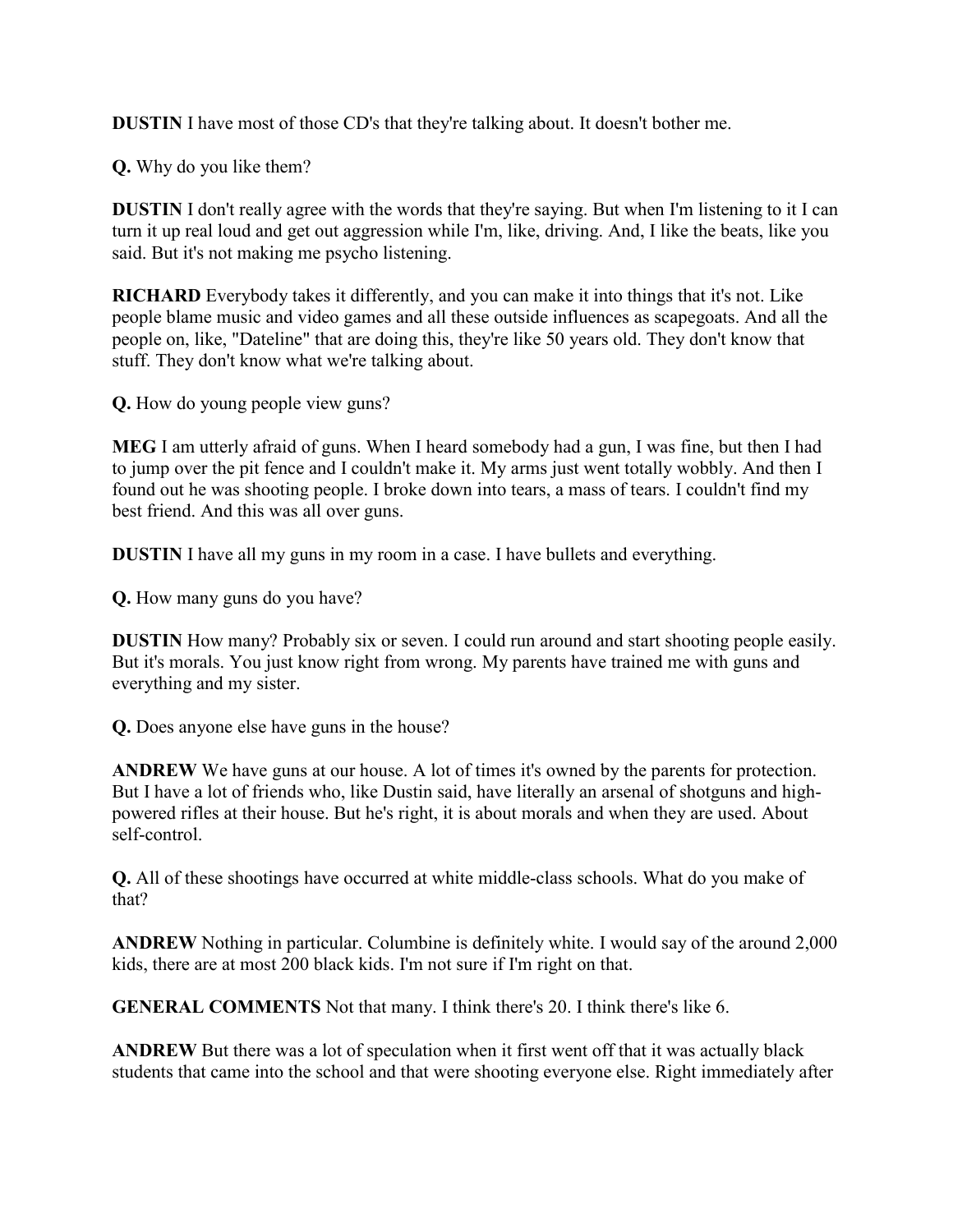everyone had run out of the building and were saying, "What the heck are we running from?" people were saying, "I don't know, I just saw some black guy in a trench coat shooting people."

I don't know why people were making the assumption that they were black. But, otherwise at Columbine there is generally not much prejudice or racism.

**MEG** I am black/white mixed. And when the media is coming up with this thing that Dylan and Eric were racist, they weren't. They were my friends. They were very nice to me, both of them. I don't get this whole racial thing that people are coming up with.

**DEVON** Dylan and Eric did use racial slurs. Because, unfortunately, it's becoming common. And what I have heard is they did call Isaiah an N before they shot him. I don't think it meant that they were racist. I think that they were just using the word that they -- unfortunately it's true that it has bearing from the movies and TV -- that they had learned is O.K.

**Q.** What about the Nazi stuff?

**MEG** That is the biggest load of [expletive] I've ever heard. They never wore swastikas around their arm. Never. Not in this entire year that I've known them. No.

**DEVON** They're not Nazis. They didn't worship Nazis. Some kid said, "Oh I saw them reading a book on Nazis." They read books on Nazis because, guess what they were learning about in World History? They were learning about the Nazis.

**DUSTIN** Everyone said that they saluted to Hitler after a strike in bowling and stuff. That wasn't true. If they got a strike, they would just sit down.

**Q.** The police said Eric's diary was full of Nazi references.

**DEVON** If Dylan and Eric were like neo-Nazis or whatever, then they kept it secret. They didn't proclaim it. And I don't think Dylan was.

**NICK** I don't think that it was a big racial thing. I mean, you see who they shot at.

**Q.** Is this going to happen in another high school?

**JESSICA** I think that it could happen anywhere. But I think it will happen more. Because, you know, these guys had the courage to do it and so I think there will be followers who will try it, too, or copycats or whatever. And I am like Rich, I am scared to death to go to school.

**ANDREW** I feel that I'm obligated to go back. I can see for other people who actually had to witness others die, it's understandable that that's probably way too traumatic for them to go back. I can understand that. But I feel like if they were to split up Columbine, or build a new school, then Dylan and Eric would have essentially accomplished their task in breaking up the school.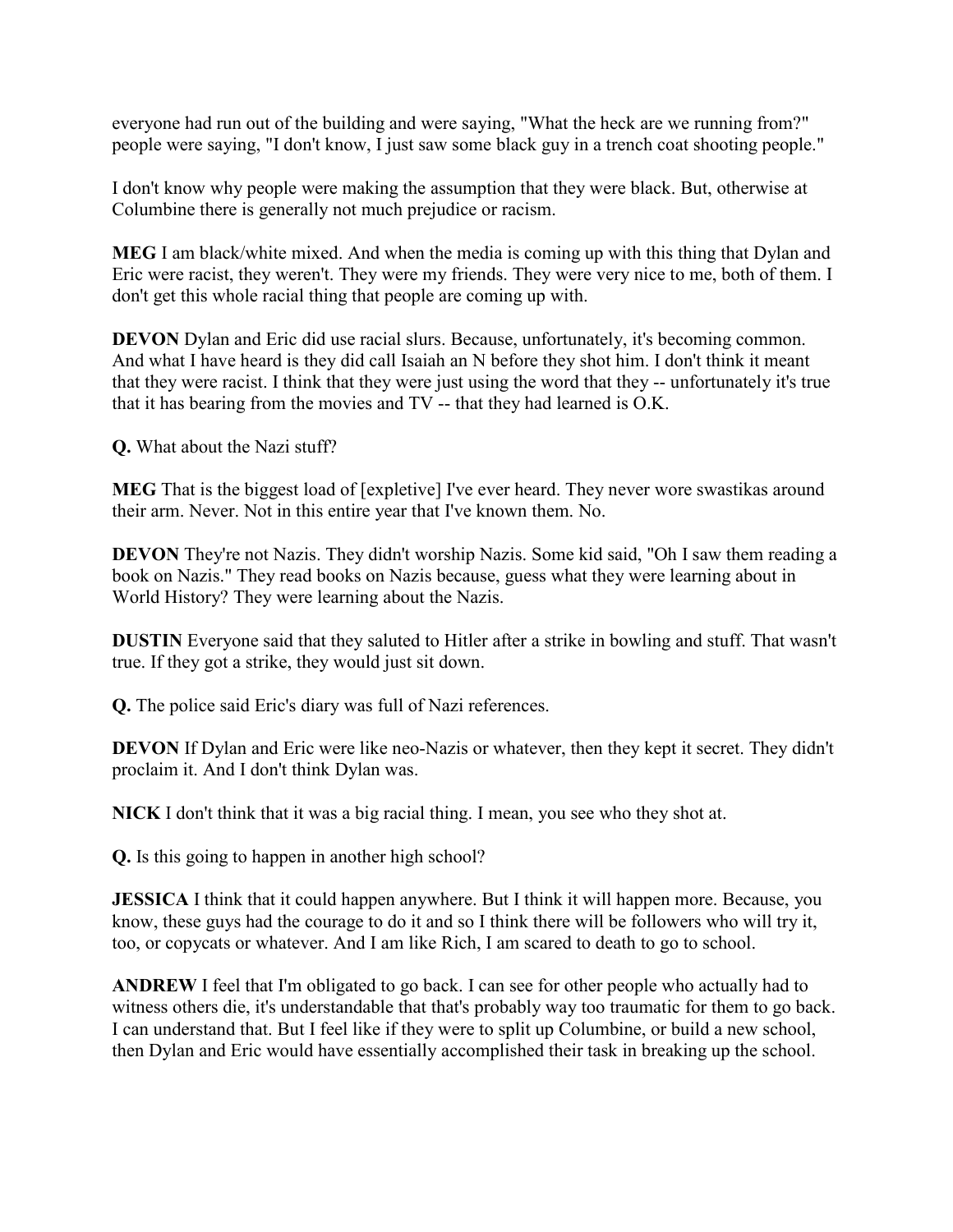I think it's going to be tough the first week, or even month, to walk through the halls without remembering what went on. But I think that this school is strong enough and that it's going to be 10 times as good if kids actually stick together.

**NICK** I agree. I want my brother to go back. And I want the students to go back and still compete in whatever they're doing. Because if we don't, then it's going to make me feel like they won. But, it's much greater than that. There's so much love in that school.

**Q.**How well are you dealing with this?

**MEG** I was in a drawing class. I saw my friend Lance. He was shot. My teacher would constantly tell him to sit down, sit down, Lance. He was always standing up, walking around talking to everybody.

On Tuesday night I got maybe an hour of sleep, but I had a dream. I was walking into my drawing class and there was Lance. It was just me, Lance and the teacher. And the teacher tells him, "Go sit down, Lance." And he goes over to his desk, sits down, and blows up. And then I see Dylan and Eric laughing.

I have never had a worse dream. It's been recurring for the past week. And I just can't get rid of it. Because I've known Lance since middle school. And I've also known Dylan and Eric all year. I'm literally torn between them.

**Q.** Is anyone else having nightmares?

**JESSICA** I haven't had nightmares, but I've hardly been able to sleep in my room. It's in the basement. I've had to sleep on the couch in the living room because I can't go down there at night.

**DUSTIN** I usually just hang out with my friends. We stay up until we pretty much pass out.

**Q.** Did you do that before?

**DUSTIN** No, that's how I do it now. We just hang out until we pretty much cannot stay awake any longer.

**Q.** Is there anything else you want to say?

**ANDREW** As many times as I've heard it from parents, or counselors, or whoever else, I've never realized as strong as I have now that material possessions really don't mean anything to me anymore. That really the most important thing that you can have in the world is family and friends.

**RICHARD** I'm just proud to see the community pull together this spiritually. If we could just stay that way, this will never happen again.